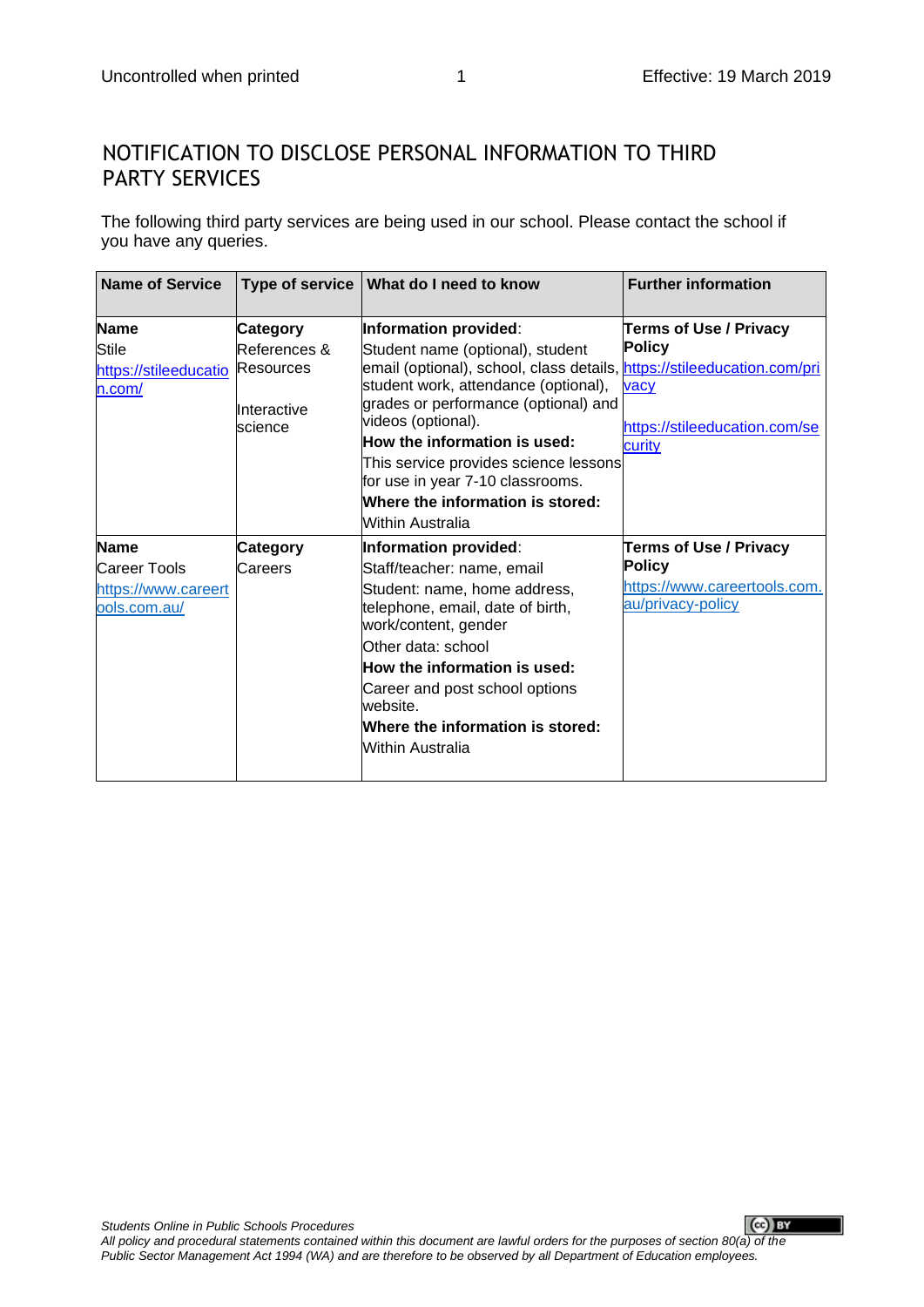## REQUESTING CONSENT TO DISCLOSE PERSONAL INFORMATION TO THIRD PARTY SERVICES (BUNDLED CONSENT)

The following third party services are being used in our school. These services require us to share some personal information about your child and **require you to provide consent for each service** before we do so.

Please contact the school if you have any queries.

| <b>Name of Service</b>                                                                                                                                                                                                                                                                                                                  | <b>Type of service</b>                                                   | What do I need to know                                                                                                                                                                                                                                                                                                                                                                                                                                                                                                                                  | <b>Further information</b>                                                                                                                                                                                                                                                                                                                                                                                                                                                |
|-----------------------------------------------------------------------------------------------------------------------------------------------------------------------------------------------------------------------------------------------------------------------------------------------------------------------------------------|--------------------------------------------------------------------------|---------------------------------------------------------------------------------------------------------------------------------------------------------------------------------------------------------------------------------------------------------------------------------------------------------------------------------------------------------------------------------------------------------------------------------------------------------------------------------------------------------------------------------------------------------|---------------------------------------------------------------------------------------------------------------------------------------------------------------------------------------------------------------------------------------------------------------------------------------------------------------------------------------------------------------------------------------------------------------------------------------------------------------------------|
| <b>Name</b><br><b>Education Perfect</b><br>https://www.<br>educationperfect.com                                                                                                                                                                                                                                                         | Category<br>Teaching and<br>learning<br>References and<br>resources      | Information provided:<br>Student name, student email, school,<br>phone number, class details, school year,<br>student work, grades or performance and<br>videos.<br>How the information is used:<br>Enables students to access an online<br>learning and assessment platform with<br>differentiated learning experiences.<br>There is the option to enrol in world series 2019/01/education perfect -<br>competitions against other students.<br>Where the information is stored:<br>Within Australia                                                   | <b>Terms of Use / Privacy Policy</b><br>https://www.educationperfect.co<br>m/wp-content/uploads/<br>2019/01/education_perfect -<br>standard terms and<br>conditions 2018-07-26.pdf<br>https://www.educationperfect.co<br>m/wp-content/uploads/<br>terms_of_use_2018-07-26.pdf<br>https://www.educationperfect.co<br>m/wp-content/uploads/<br>2019/01/education_perfect_-<br>privacy policy 2018-08-13.pdf                                                                 |
| <b>Name</b><br>G Suite Core Services Productivity tools<br>(Gmail, Calendar,<br>Classroom,<br>Jamboard, Contacts,<br>Drive, Docs, Forms,<br>Groups, Sheets, Sites,<br>Slides and Vault) and<br><b>Additional Services</b><br>(Google Maps,<br>Blogger).<br>https://edu.<br>google.com/intl<br>/en_au/products/gsuit<br>e-for-education/ | <b>Category</b><br>References &<br><b>Resources</b>                      | Information provided:<br>Student name, student email, student<br>work, profile or other photos (optional)<br>and videos (if users decide to store<br>videos in Google drive).<br>How the information is used:<br>G Suite Core Services (Gmail, Calendar,<br>Classroom, Jamboard, Contacts, Drive,<br>Docs, Forms, Groups, Sheets, Sites,<br>Slides and Vault) and Additional Services<br>(Google Maps, Blogger - note T&Cs are<br>different).<br>Where the information is stored:<br>Outside Australia but certified by<br>Australian Signals Directory | <b>Terms of Use / Privacy Policy</b><br>https://gsuite.google.com/terms<br>/education_terms.html?_ga=2.1<br>74740843.-<br>875381896.1565147460<br>https://gsuite.google.com/intl/en/<br>terms/education_privacy.html<br>https://edu.google.com/intl/en_a<br>u/why-google/privacy-security/<br>If using 'Additional Services' the<br>below apply<br>https://gsuite.google.com/intl/en/<br>terms/additional services.html<br><b>AND</b><br>https://policies.google.com/term |
| <b>Name</b><br>Padlet<br>https://padlet.com/                                                                                                                                                                                                                                                                                            | Category<br>Teaching and<br>Learning<br>References &<br><b>Resources</b> | Information provided:<br>Student name, school, student work,<br>profile or other photos (optional) and<br>videos(optional).<br>How the information is used:<br>Online "bulletin "board, where students<br>and teachers can collaborate, reflect,<br>share links and pictures.<br>Where the information is stored:<br>Outside Australia but certified by                                                                                                                                                                                                 | <b>Terms of Use / Privacy Policy</b><br>https://padlet.com/about/privacy<br>https://padlet.com/about/terms                                                                                                                                                                                                                                                                                                                                                                |

*Students Online in Public Schools Procedures*

 $(cc)$  EY *All policy and procedural statements contained within this document are lawful orders for the purposes of section 80(a) of the Public Sector Management Act 1994 (WA) and are therefore to be observed by all Department of Education employees.*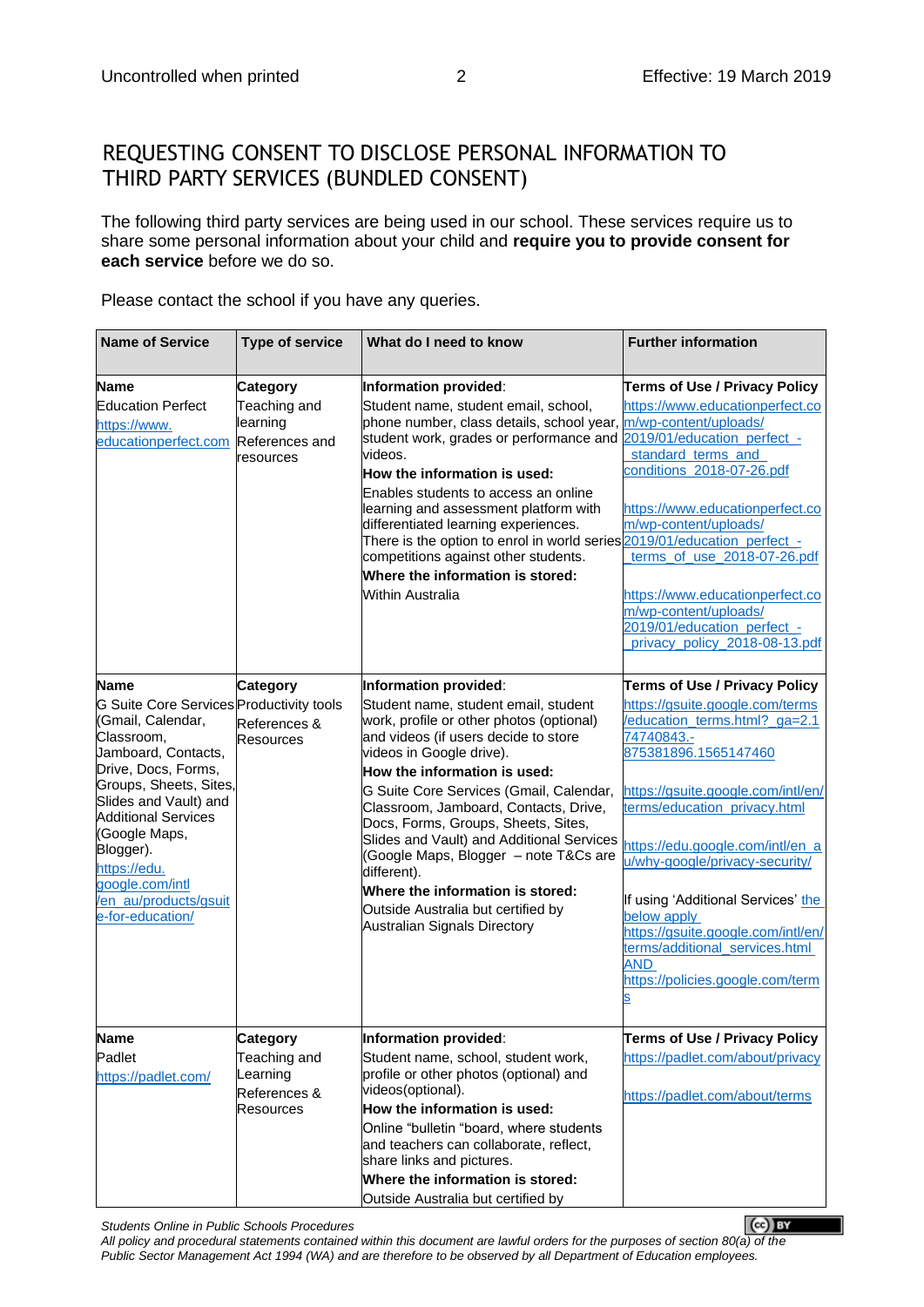|                                                                                 |                                                                   | Australian Signals Directory                                                                                                                                                                                                                                                                           |                                                                                                                                                                                                              |
|---------------------------------------------------------------------------------|-------------------------------------------------------------------|--------------------------------------------------------------------------------------------------------------------------------------------------------------------------------------------------------------------------------------------------------------------------------------------------------|--------------------------------------------------------------------------------------------------------------------------------------------------------------------------------------------------------------|
| Name<br>Tinkercad<br>https://www.tinkercad.<br>com/                             | Category<br>Teaching and<br>Learning<br>References &<br>Resources | Information provided:<br>Staff/teacher: name, email, other data)<br>Parent: other data<br>How the information is used:<br>3D modelling program.<br>Where the information is stored:<br><b>Outside Australia</b>                                                                                        | <b>Terms of Use / Privacy Policy</b><br>https://tinkercad.zendesk.com/h<br>c/en-us/articles/360011519353-<br>Tinkercad-Privacy-FAQ<br>https://www.autodesk.com/comp<br>any/terms-of-use/en/general-<br>terms |
| Name<br>Labster Simulations<br>https://www.labster.co<br>m/privacy-policy/      | <b>Category</b><br>Teaching and<br>Learning                       | Information provided:<br>Staff/teacher: name, email<br>Student: name, email, work/content,<br>attendance, grades or performance data<br>Other data: school<br>How the information is used:<br>Online Science lab simulations.<br>Where the information is stored:<br><b>Within Australia</b>           | <b>Terms of Use / Privacy Policy</b><br>https://www.labster.com/terms-<br>and-conditions/<br>https://www.labster.com/privacy-<br>policy/                                                                     |
| <b>Name</b><br>OLNA WA<br>https://olnawa.com.au                                 | <b>Category</b><br>Teaching and<br>Learning                       | Information provided:<br>Staff/teacher: name, email<br>Student: name, email, work/content<br>How the information is used:<br>OLNA preparation and practise<br>Where the information is stored:<br><b>Within Australia</b>                                                                              | <b>Terms of Use / Privacy Policy</b><br>https://olnawa.com.au/privacy-<br>policy/<br>https://olnawa.com.au/terms-<br>conditions/                                                                             |
| <b>Name</b><br>School Interviews<br>https://www.<br>schoolinterviews.com.<br>au | Category<br>School<br>Management                                  | Information provided:<br>Student name, student email, school,<br>class details, school year and parent<br>email.<br>How the information is used:<br>A school booking system for parent<br>interview, subject selection and school<br>events.<br>Where the information is stored:<br>Outside Australia. | <b>Terms of Use / Privacy Policy</b><br>https://www.schoolinterviews.<br>com.au/privacy?z=OY7phE<br>https://www.schoolinterviews.<br>com.au/terms?z=OY7phE                                                   |

I consent to my child's information being provided, if required, to each of the above service providers until the end of Year 12 of his/her schooling at Geraldton Senior High School.

| Parent/Guardian Name: | <b>Student Name:</b> |
|-----------------------|----------------------|
| Date:                 | Student Year Level:  |
| Signed:               |                      |